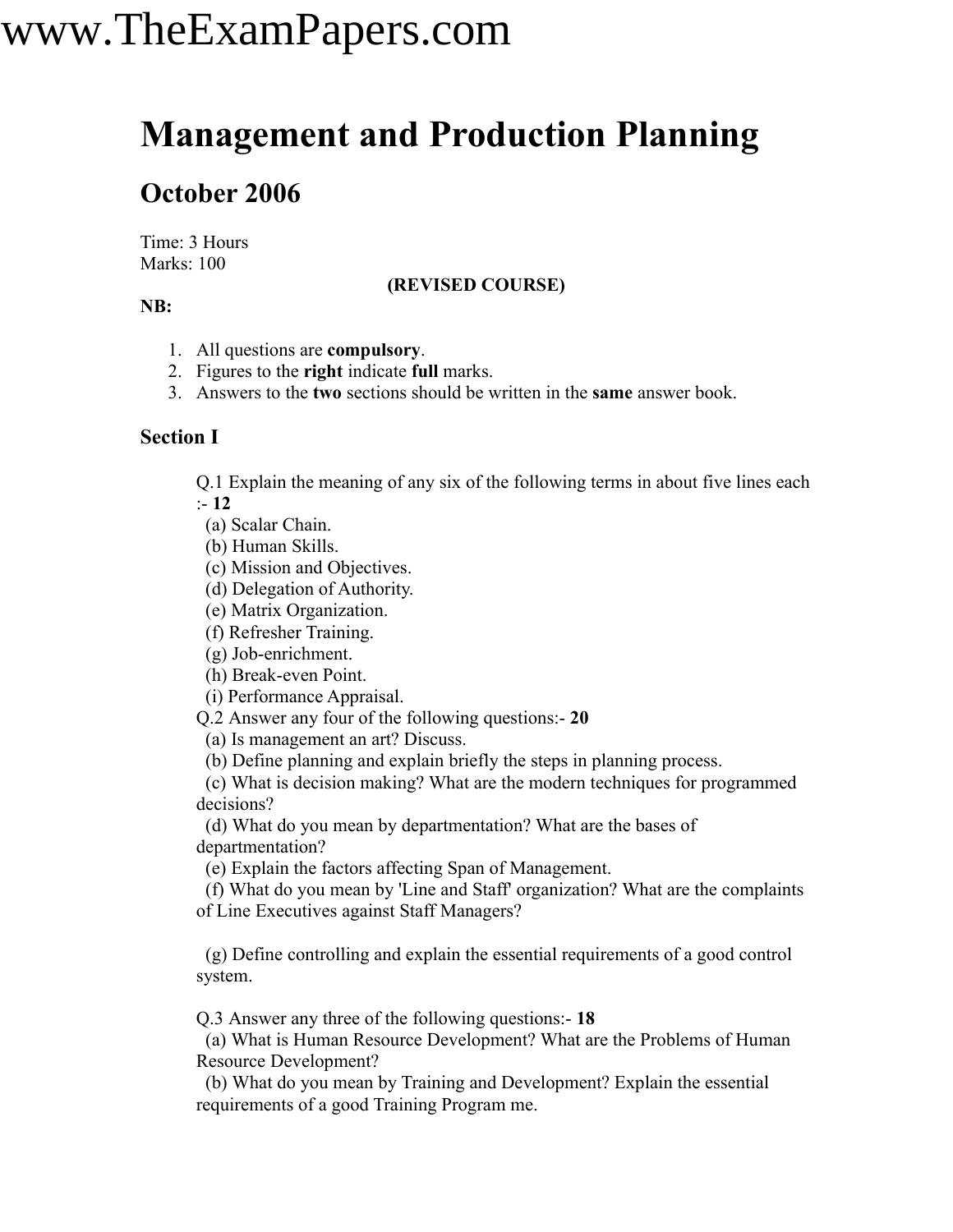### www.TheExamPapers.com

(c) What is Job-design? What are the factors affecting Job-design?

(d) Critically examine Maslow's need hierarchy Theory of Motivation.

(e) Define leadership and explain any five styles of leadership.

(f) Explain the purpose and uses of performance appraisal.

#### **OR**

Q.3 Write short notes on any three of the following:- **18**

(i) Behavioral Science Approach.

(ii) Management by Objectives.

(iii) Obstacles to Delegation of Authority.

(iv) Assessment Center.

(v) Human Resource Accounting.

(vi) Nature and Purpose of International Business.

#### **SECTION II**

Q.4 Explain the meaning of any six of the following terms in about five lines each:- **12**

(a) Production Planning.

(b) Product Development.

(c) Jobbing Production.

(d) Flexible Manufacturing system.

(e) Quality Circle.

(f) Work Study.

(g) Inventory.

(h) Buffer Stock.

(i) Stock-out cost.

Q.5 Answer any four of the following questions:- **20**

(a) Briefly explain the stages in the historical evolution of Production Management.

(b) Write notes on "Strategic Planning for Production".

(c) "Higher Productivity leads to Prosperity". Discuss with reference to importance of higher Industrial Productivity.

(d) How do you measure Industrial Productivity?

(e) What is product design? Explain the factors to be considered while designing a product.

(f) What is Routing and Scheduling? Explain the importance of Routing and Scheduling.

(g) Explain the factors affecting the selection of suitable location for production facilities.

Q.6 Answer any three of the following questions:- **18**